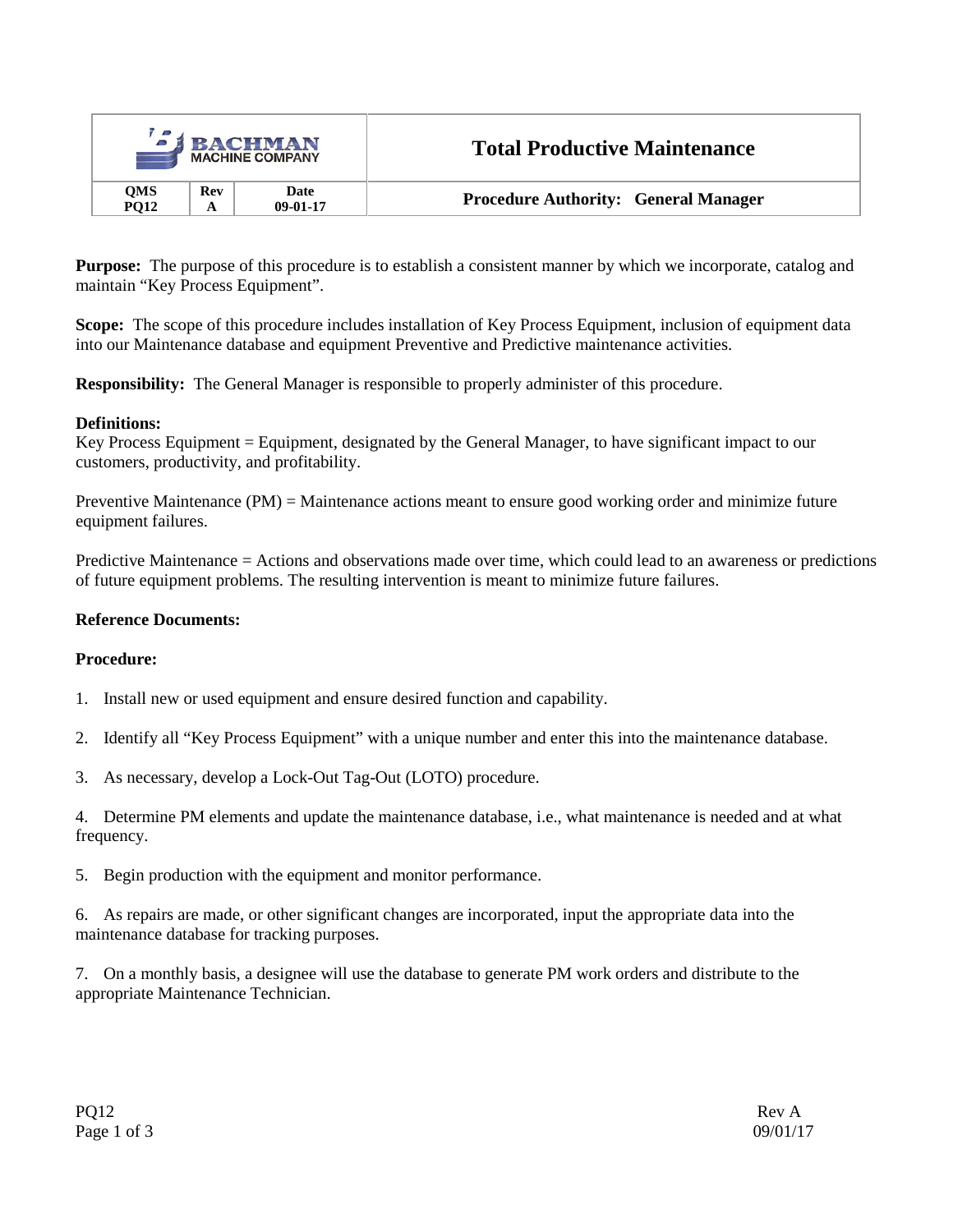# **Procedure Continued:**

8. The Maintenance technician must determine if resources are available to proceed with PM. For example, are man-hours available? Can PM be performed without disrupting production? Are supplies and/or PM equipment available?

9. If all resources are available, the Maintenance Tech. will perform the work in accordance with the PM work order. Once the work has been completed, an indication will be written on the work order and given back to the originator so the database can be updated.

10. If resources are not available, the Maintenance Tech. must notify the General Manager for a disposition on how to proceed; i.e., resources will be made available, or the work order can be rescheduled for a more convenient date.

11. If rescheduling is decided, an update to the database is required so a new work order will be generated for the rescheduled time frame.

12. In addition to Preventive Maintenance, Predictive Maintenance will be applied as appropriate. Examples of Predictive Maintenance may be oil or water analysis, vibration testing, infrared heat analysis, and any case of an attempt to predict wear, fatigue or failure of critical parts or assemblies.

# *AMENDMENT RECORD*

| <b>Revision</b> | <b>Date</b> | <b>Details</b> | <b>Authority</b> |
|-----------------|-------------|----------------|------------------|
| A               | $09-01-17$  | Originated     | E. Ide           |
|                 |             |                |                  |
|                 |             |                |                  |
|                 |             |                |                  |
|                 |             |                |                  |
|                 |             |                |                  |
|                 |             |                |                  |